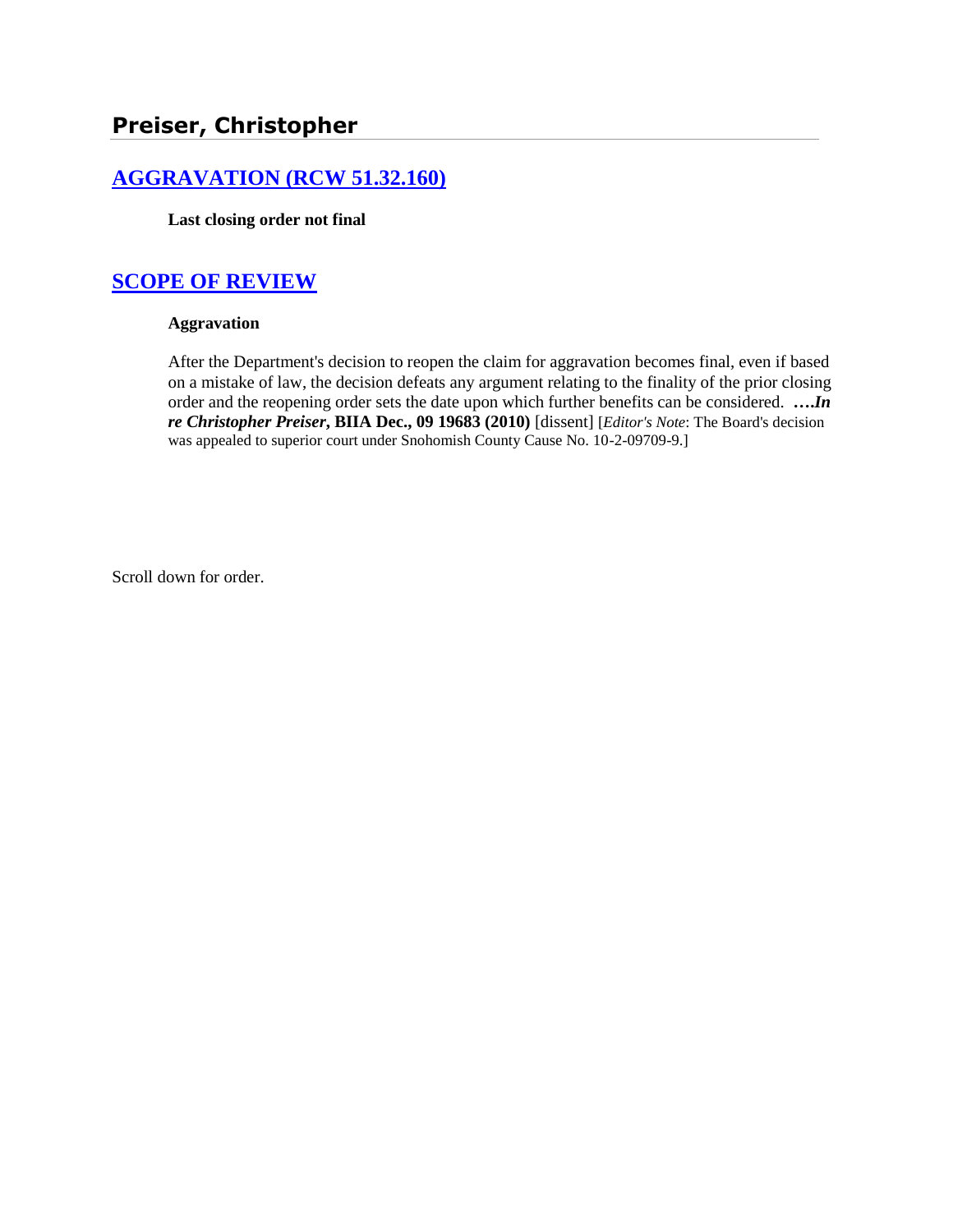# **BEFORE THE BOARD OF INDUSTRIAL INSURANCE APPEALS STATE OF WASHINGTON**

**)**

**IN RE: CHRISTOPHER B. PREISER ) DOCKET NO. 09 19683**

**CLAIM NO. AC-78426 ) DECISION AND ORDER**

APPEARANCES:

1

2

3

4

5

6

7

8

9

10

11

12

13

14

15

16

17

18 19

20

21

22

23

24

25

26

27

28

29

Claimant, Christopher B. Preiser, by Law Office of Dale Wagner, per Jesse F. Haas

Employer, Goodfellow Brothers, Inc., None

Department of Labor and Industries, by The Office of the Attorney General, per Tomas S. Caballero, Assistant

The claimant, Christopher B. Preiser, filed an appeal with the Board of Industrial Insurance Appeals on September 9, 2009, from an order of the Department of Labor and Industries dated August 28, 2009. In this order, the Department denied time loss compensation benefits from October 7, 2006, through November 12, 2008, because the order closing the claim was final and binding and because the claimant was found able to work. The Department order is **AFFIRMED**.

## **DECISION**

As provided by RCW 51.52.104 and RCW 51.52.106, this matter is before the Board for review and decision. The claimant filed a timely Petition for Review of a Proposed Decision and Order issued on June 1, 2010, in which the industrial appeals judge affirmed the Department order dated August 28, 2009.

The Board has reviewed the evidentiary rulings in the record of proceedings and finds that no prejudicial error was committed. The rulings are affirmed. The parties attached several exhibits to their motions and memoranda that were not identified by our industrial appeals judge or admitted into evidence. We find that the decision in this matter rests on a principle of law relating to the jurisdictional history of this claim such that there is no need to admit the documents into evidence. We have granted review simply to clarify our reasons for affirming the Department order and to issue a decision based on stipulated facts, rather than on a motion for summary judgment.

30 This matter was decided by our industrial appeals judge on summary judgment. We note that no motion for summary judgment was filed by either party. Although the lack of a specifically

31 32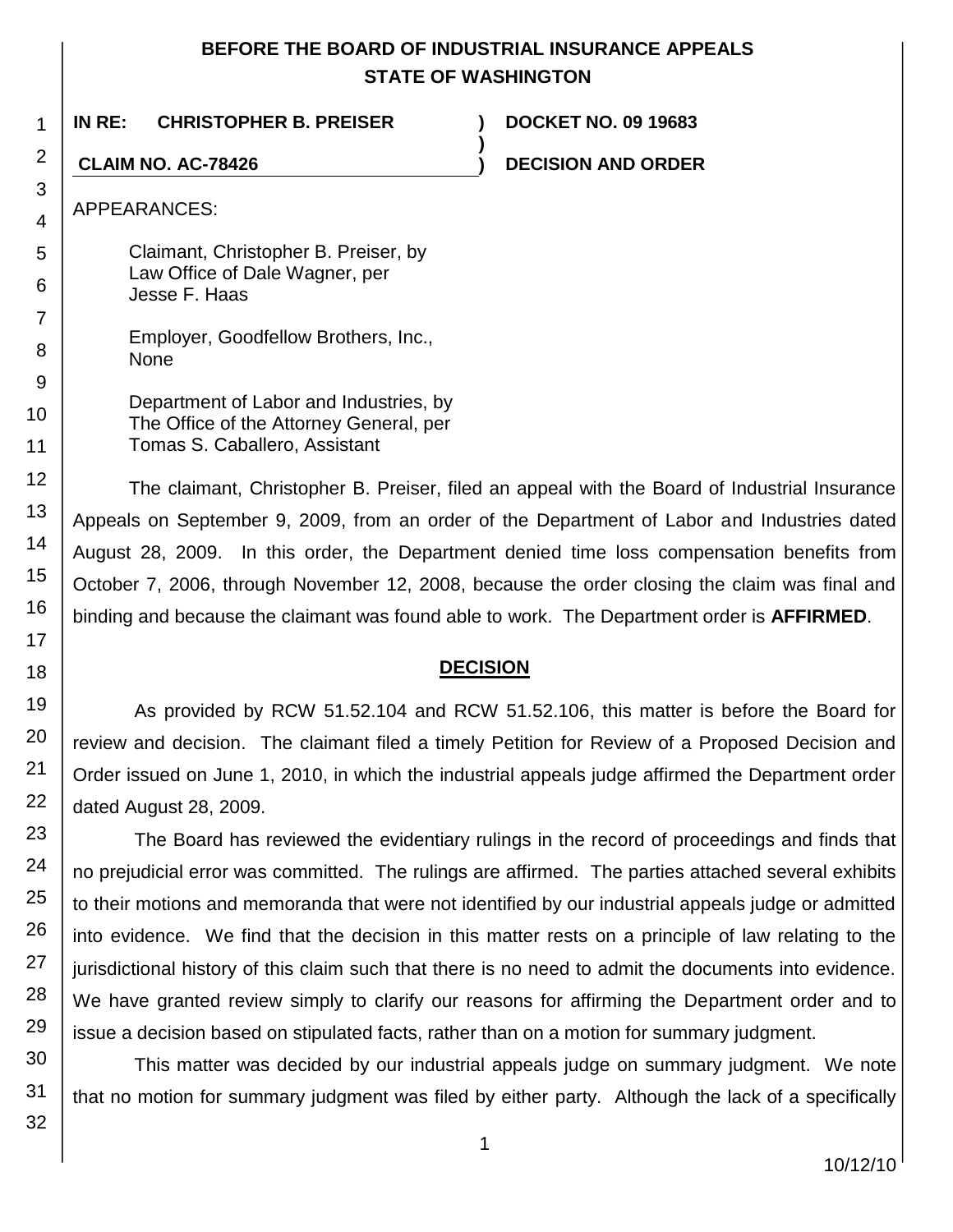| 1              | identified motion is not fatal to deciding a matter on summary judgment, we believe the appropriate                                                     |  |  |
|----------------|---------------------------------------------------------------------------------------------------------------------------------------------------------|--|--|
| 2              | manner for deciding this case is to render a decision based on stipulated facts. The stipulated facts                                                   |  |  |
| 3              | are found in the record in the Claimant's Response to Department's Motion for Summary Judgment,                                                         |  |  |
| 4              | and declaration and exhibits therein, filed on April 5, 2010. Not all of the facts listed in the                                                        |  |  |
| 5              | document are critical to this decision. We rely upon the following facts in making this decision:                                                       |  |  |
| 6              | 1. The claimant filed an Application for Benefits, which was received by the                                                                            |  |  |
| $\overline{7}$ | Department on March 20, 2006. The claim was allowed under Claim No.<br>AC-78426.                                                                        |  |  |
| 8              | 2. On October 6, 2006, the Department issued an order in which it closed Claim                                                                          |  |  |
| 9              | Number AC-78426 with a permanent partial disability award for Category 2<br>cervical impairment.                                                        |  |  |
| 10<br>11       | 3. The claimant filed a timely protest to the October 6, 2006 order on                                                                                  |  |  |
| 12             | November 15, 2006. The Department placed the October 6, 2006 order in<br>abeyance on December 11, 2006.                                                 |  |  |
| 13             | 4. On April 26, 2007, the Department issued an order in which it affirmed its                                                                           |  |  |
| 14             | October 6, 2006 order.                                                                                                                                  |  |  |
| 15             | 5. On November 20, 2008, the Department received an application to reopen<br>claim number AC-78426 for aggravation. The Department reopened the claim   |  |  |
| 16             | by an order dated January 28, 2009.                                                                                                                     |  |  |
| 17             | 6. On August 28, 2009, the Department issued an order in which it denied time-<br>loss compensation benefits from October 7, 2006, through November 12, |  |  |
| 18             | 2008.                                                                                                                                                   |  |  |
| 19<br>20       | 7. On September 9, 2009, the claimant appealed the order dated August 28,<br>2009.                                                                      |  |  |
| 21             | Much of Mr. Preiser's argument in this case attempted to establish that his attending                                                                   |  |  |
| 22             | physician protested the April 26, 2007 closing order, thereby preventing the order from becoming                                                        |  |  |
| 23             | final and binding. Thus, according to Mr. Preiser, the claim was never closed, and it is within the                                                     |  |  |
| 24             | Board's jurisdiction to determine whether Mr. Preiser was temporarily totally disabled between                                                          |  |  |
| 25             | October 7, 2006, and November 12, 2008. The claimant's argument fails to recognize our previous                                                         |  |  |
| 26             | significant decision <i>In re Jorge Perez-Rodriquez</i> , BIIA Dec. 06 18718 (2008).                                                                    |  |  |
| 27             | Although not identical, the situation in Mr. Perez-Rodriquez's appeal was similar to the                                                                |  |  |
| 28             | situation presented here. The Department issued an order in which it closed Mr. Perez-Rodriquez's                                                       |  |  |
| 29             | claim on November 29, 1995. After a timely protest was filed, the Department issued an order on                                                         |  |  |
| 30             | January 23, 1996, in which it placed the closing order in abeyance. The Department affirmed the                                                         |  |  |
| 31             | abeyance order, not the closing order, on April 1, 1996. The claimant's provider filed timely                                                           |  |  |
| 32             | protests to the April 1, 1996 order. The Department did not act on those protests.                                                                      |  |  |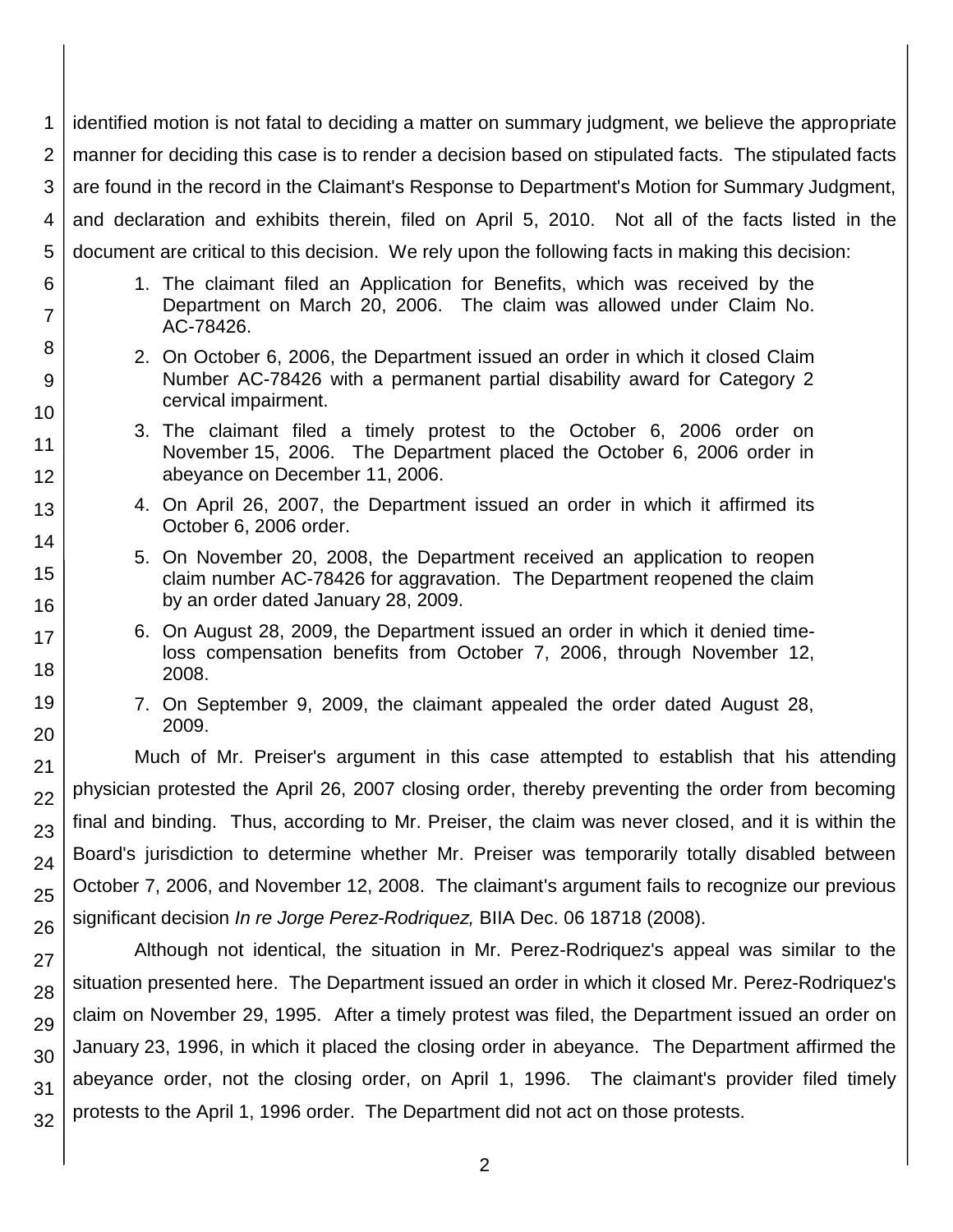1 2 3 4 Mr. Perez-Rodriguez filed applications to reopen his claim for aggravation in February and March 1997. The Department denied the reopening applications by order dated April 30, 1997. After a timely protest, the Department affirmed the April 30, 1997 order on January 12, 1998. No protest or appeal was filed to that order.

5 6 7 8 9 10 11 12 13 14 15 Mr. Perez-Rodriquez filed another application to reopen his claim in April 2006. The reopening application was denied by the Department and became the subject of the appeal assigned Docket number 06 18718. One of the questions raised in that appeal was whether the Department had subject matter jurisdiction to adjudicate the reopening applications when the closing order never became final and binding. The Board found that the lack of a final and binding closing order did not preclude the Department from taking action on the reopening application, only that the action was a mistake of law. Therefore, once the order denying the application to reopen became final and binding, it became res judicata under *Marley v. Department of Labor & Indus.,* 125 Wn.2d 533 (1994). The Board specifically overruled prior cases holding that the lack of a final and binding closing order was a jurisdictional bar to any action on an application to reopen the claim.

16 17 18 19 20 21 22 23 Although the facts in this case differ slightly from those in *Perez-Rodriguez*, we find the same principle applies. Rather than denying Mr. Preiser's application to reopen his claim, the Department reopened the claim. Neither the claimant, nor the employer, protested the decision to reopen the claim, and the order is now final and binding. The reopening of a claim by necessity precludes the Department from administering the claim as if it were never closed. If, in fact, the claimant and/or his representative believed the claim had not been closed, the time to raise the issue was when the Department acted upon the application to reopen the claim. Prior rulings and the Court's decision in *Marley* require this outcome.

24 25 26 27 28 29 30 31 We specifically do not decide the issue of whether any documents submitted by the claimant's provider should have been treated as a protest of the April 26, 2007 closing order requiring further consideration by the Department. Regardless of whether a timely protest was filed to the April 26, 2007, the order reopening the claim is final and binding. The Department's decision to reopen the claim, even if based upon a mistake of law, superseded any argument relating to the prior closing order of April 26, 2007. The reopening of a claim, even if based on a mistake of law, set the date upon which further benefits could be considered. Benefits may be allowed for up to 60 days prior to the filing of the application to reopen. RCW 51.28.040. The finality of the reopening

32

3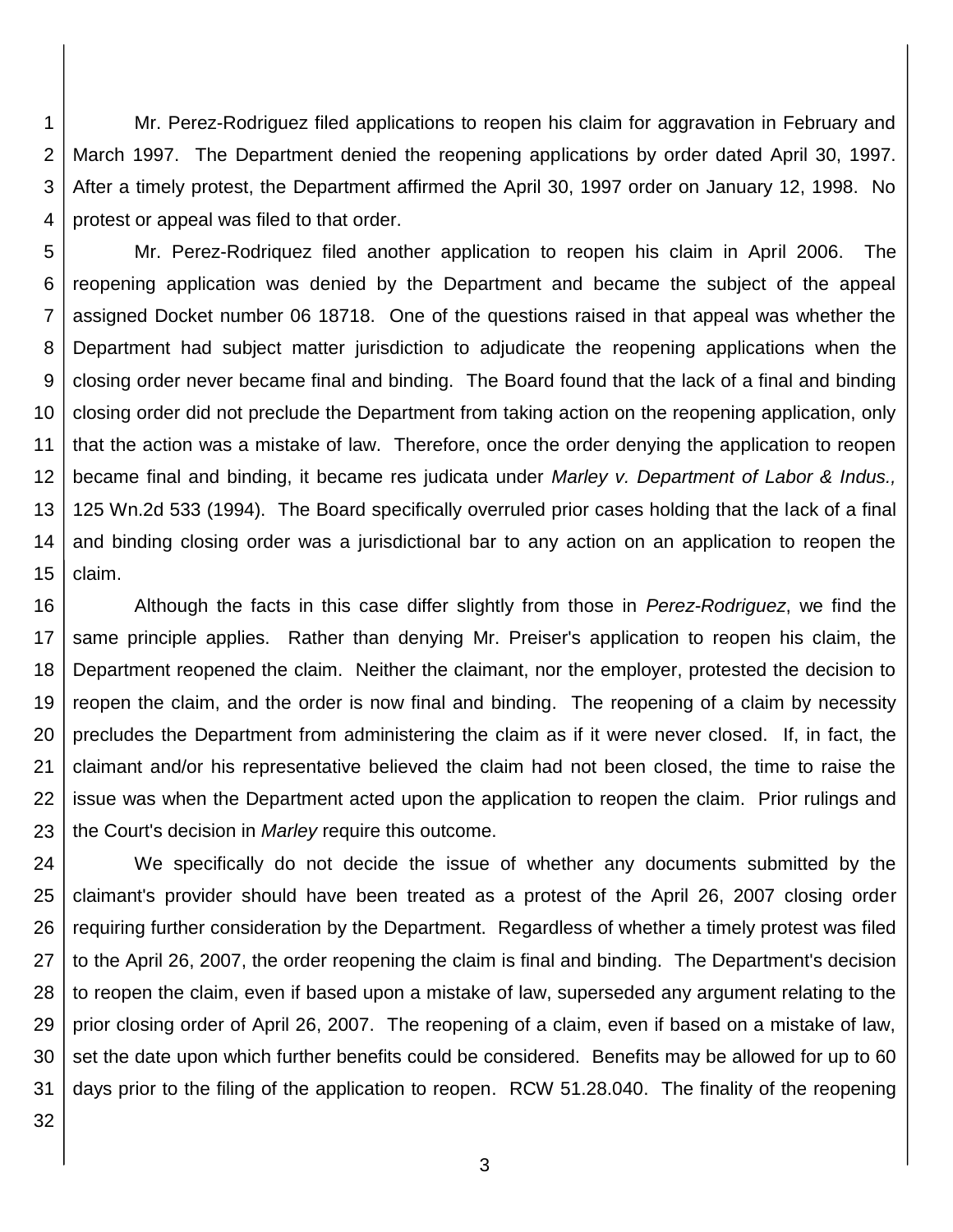1 2 order precludes the Department from paying benefits prior to the effective date of the reopening. The Department order is affirmed.

# **FINDINGS OF FACT**

1. The claimant, Christopher B. Preiser, filed an Application for Benefits with the Department of Labor and Industries on March 20, 2006, in which he alleged he sustained an industrial injury on February 28, 2006, during the course of his employment with Goodfellow Brothers, Inc. The claim was allowed as an occupational disease, with a date of manifestation of March 1, 2006, and benefits were paid. On October 6, 2006, the Department issued an order in which it closed the claim. On November 15, 2006, the claimant filed a protest and request for reconsideration of the closing order. The Department affirmed the October 6, 2006 closing order on April 26, 2007.

3

4

5

6

7

8

9

10

18

19

20

21 22

23

24

25

26

27

28

29

30

31

32

11 12 13 14 15 16 17 On November 20, 2008, Mr. Preiser filed an application to reopen his claim for aggravation. On January 28, 2009, the Department issued an order in which it reopened the claim effective November 13, 2008. On January 29, 2009, the employer filed a protest to the January 28, 2009 Department order. On April 17, 2009, the Department issued an order in which it affirmed the January 28, 2009 order. On August 28, 2009, the Department issued an order in which it denied time-loss compensation benefits for the period of October 7, 2006, through November 12, 2008, inclusive because the claim closure was final and binding and the claimant was found able to work.

> On September 9, 2009, Mr. Preiser filed a Notice of Appeal from the August 28, 2009 order with the Board of Industrial Insurance Appeals. On October 13, 2009, the Board issued an Order Granting Appeal under Docket No. 09 19683, and agreed to hear the appeal.

2. Neither the claimant, nor the employer filed a protest or appeal of the April 17, 2009 Department order that reopened the claim effective November 13, 2009. The April 17, 2009 order reopening Mr. Preiser's claim effective November 13, 2008 is final and binding.

## **CONCLUSIONS OF LAW**

- 1. The Board of Industrial Insurance Appeals has jurisdiction over the parties to and the subject matter of these appeals.
- 2. Regardless of whether the April 26, 2007 closing order became final and binding, the Department had jurisdiction to issue the April 17, 2009 order reopening Mr. Preiser's claim. The issuance of the order may have been erroneous as a matter of law, but the order is not void.
- 3. The failure of Mr. Preiser to protest or appeal the April 17, 2009 reopening order rendered if final and binding on him. There are no facts or circumstances that justify relieving him from the res judicata effect of the order.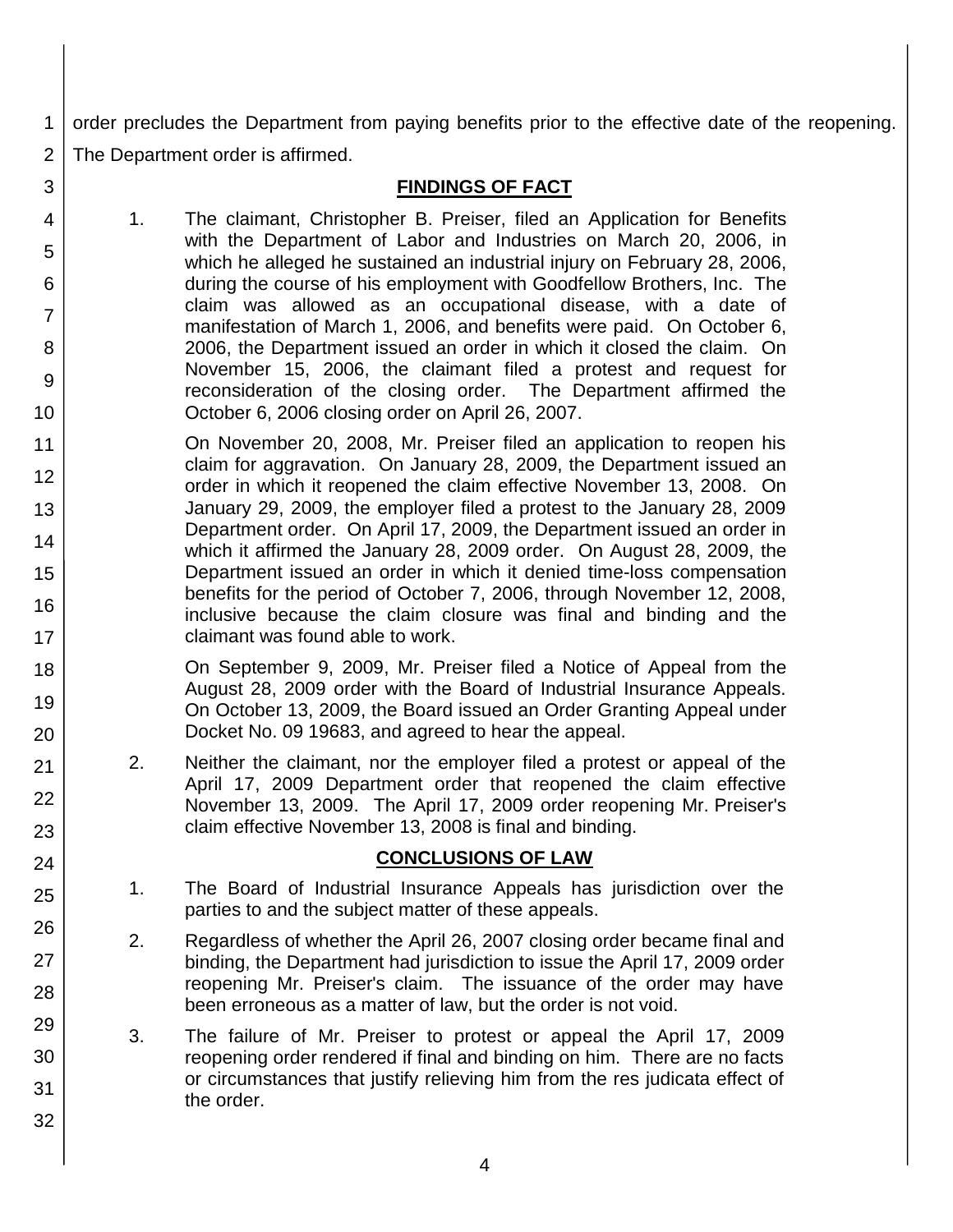4. Mr. Presier is not entitled to receive time-loss compensation benefits between October 7, 2007 and November 12, 2008, because the order reopening his claim had the legal effect of rendering his claim closed during that period of time. An injured worker cannot receive benefits for a period of time in which the claim is closed and prior to 60 days before the filing of an application to reopen the claim.

5. The Department order dated August 28, 2009, is correct and is affirmed.

DATED: October 12, 2010.

BOARD OF INDUSTRIAL INSURANCE APPEALS

/s/\_\_\_\_\_\_\_\_\_\_\_\_\_\_\_\_\_\_\_\_\_\_\_\_\_\_\_\_\_\_\_\_\_\_\_\_\_\_\_\_ DAVID E. THREEDY Chairperson

/s/\_\_\_\_\_\_\_\_\_\_\_\_\_\_\_\_\_\_\_\_\_\_\_\_\_\_\_\_\_\_\_\_\_\_\_\_\_\_\_\_ LARRY DITTMAN Member

#### **DISSENT**

I respectfully dissent. The decision of the Department to reopen the claim is fundamentally different than a decision denying a reopening. In the former case, the claim is opened and benefits paid. In Mr. Preiser's case, the claim was not closed in April 2007, because his provider wrote to the Department and expressed her disagreement with the decision to close the claim. The Department never issued a further order. Therefore, up to the point the Department issued the order reopening the claim, the claim was not closed. My view is consistent with the Supreme Court's decision in *Reid v. Department of Labor & Indus.,* 1 Wn.2d 430 (1939). I believe the Court did establish a jurisdictional requirement that would render the Department's decision reopening the claim void. In that decision, the Supreme Court wrote, "Until disposition was made of the appeal from the [closing] order . . . there was no basis for a claim for aggravation of disability." *Reid,* at 437. The court identifies the necessity of a final and binding closing order as a "condition prerequisite" to the reopening of a claim. *Reid, at 437.* I understand the decision to mean that until a closing order becomes final and binding, the Department lacks jurisdiction to entertain an application to reopen the claim. If the Department acts without jurisdiction, the action is void.

Based upon my understanding of the *Reid* decision, I do not agree with the Board's holding in *Perez-Rodriquez* decision. Even if the decision were correct with regard to the facts of that case,